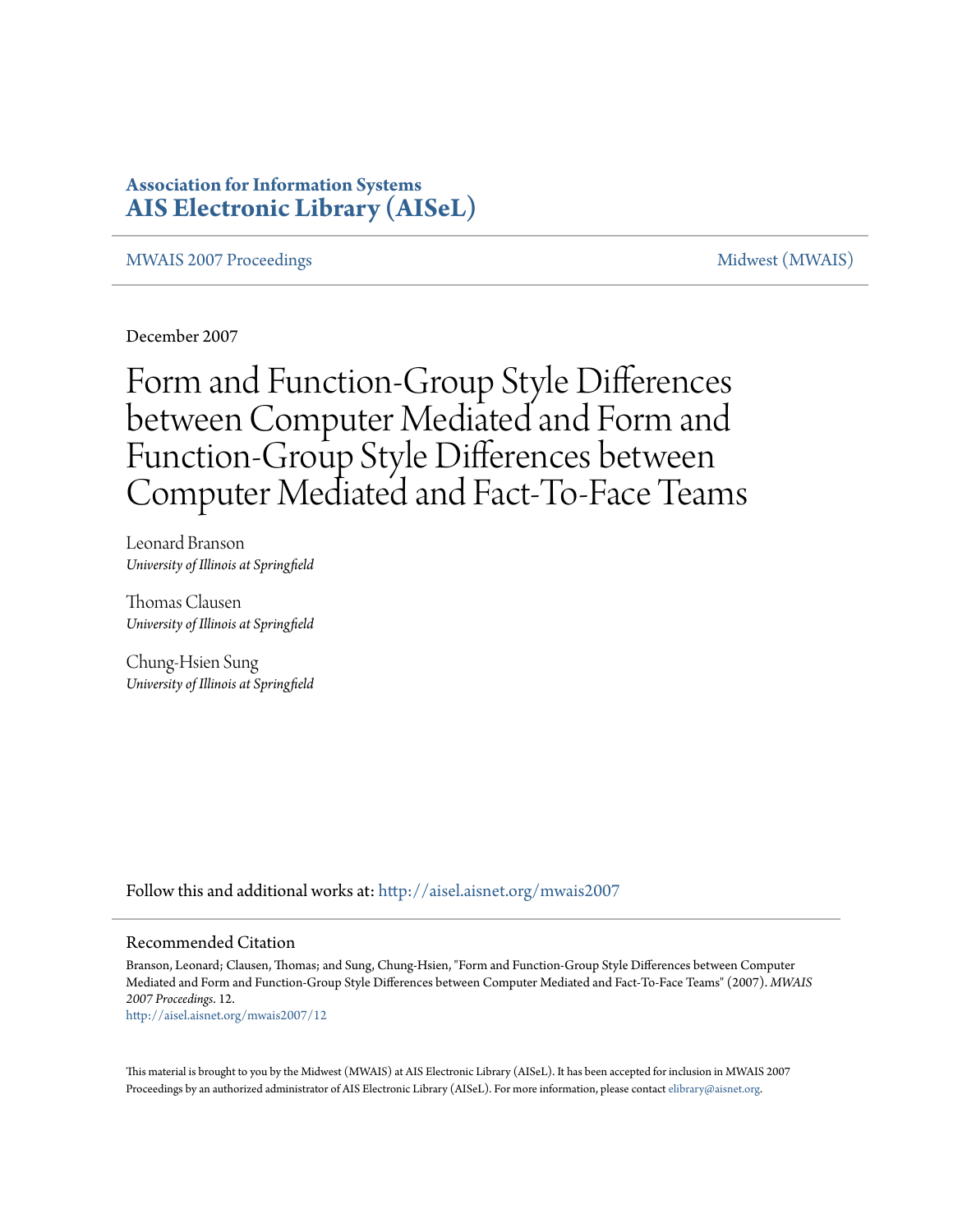# **Form and Function-Group Style Differences between Computer Mediated and Fact-To-Face Teams**

**Leonard Branson Thomas S. Clausen Chung-Hsien Sung**  U of I Springfield U of I Springfield U of I Springfield lbran1@uis.edu clausen.thomas@uis.edu csung1@uis.edu

### *ABSTRACT*

*Face-to-face (F2F) teams form and function differently than computer mediated (virtual) teams. The social processes associated with effective team work are different in F2F and virtual teams. These differences affect the ability of groups of people to successfully form a team that can function effectively. This study found that computer mediated teams differ significantly from F2F teams along important group style dimensions as measured by the Group Style Inventory.* 

#### **KEYWORDS**

Teams, virtual, collocated

# **INTRODUCTION**

In recent years, there has been a growing interest in understanding the behaviors of computer-mediated (virtual) teams, and factors that affect their effectiveness. Due to advancements in computer technology and the internet, as well as the increasing need for collaboration between and within companies, the use of virtual teams is on the rise. It is becoming increasingly clear that computer-mediated communication systematically and significantly changes the socialization processes necessary for effective teaming.

Hayward Andres (2006) studied the impact of communication medium on virtual group processes. His study investigated the hypotheses that team structure and communication mode will impact the evolution of virtual group processes. The author studied the behavior of software development teams. The teams were set up working in face-to-face (F2F) or videoconference settings to develop detailed design documentation for specified enhancements to a hypothetical university information system. The research indicated the six videoconference teams exhibited more subgroup information exchange when compared to the six F2F teams, where more team-wide collective behaviors and information exchange were observed. He concluded that greater team collective behaviors gave rise to improved information sharing activities among F2F team members.

Jarvenpaa and Leidner (1999) looked at the challenges of creating and maintaining trust in a global virtual team. The authors reported on a series of descriptive case studies on global virtual teams that worked on a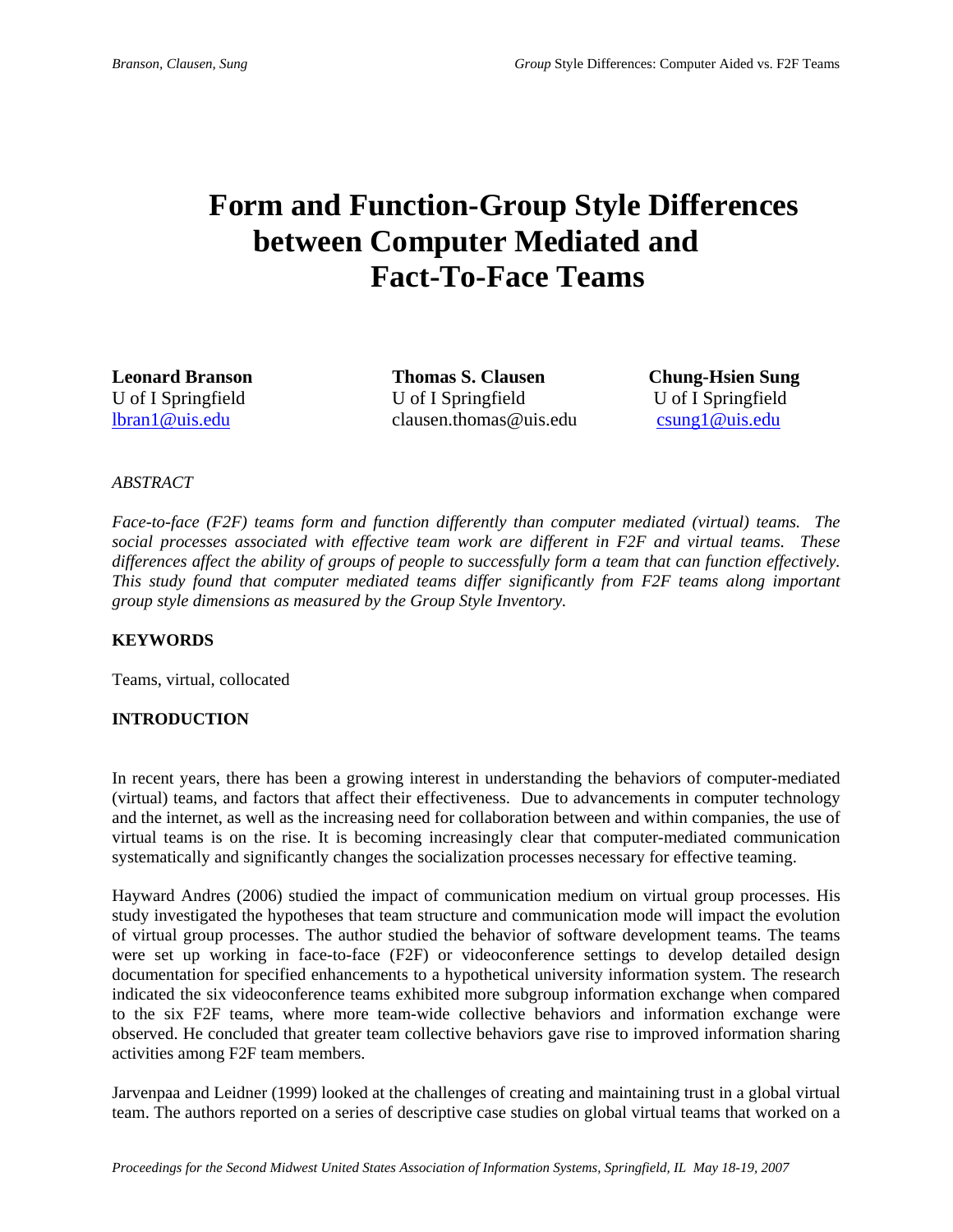common collaborative project with computer-mediated communication and whose members were separated by location and culture. The authors conclude that trust can exist in teams built purely on an electronic network.

Schmidt, Montoya-Weiss and Massey (2001) compare individuals, F2F teams and virtual teams in the area of new product development effectiveness. Two experiments were conducted to examine the effectiveness of new product development project continuation decisions. Study one compared individual versus F2F decision-making effectiveness. Study two compared the decision-making effectiveness of individuals, F2F teams and virtual teams. They concluded that teams make more effective decisions than individuals and in their study virtual teams made the most effective decisions.

Branson, Moe and Sung (2005) found that virtual teams process less information than individuals in decision making tasks. It appears that even though F2F teams often use more information and make better decisions than individuals, virtual teams use less information than individuals or F2F teams (Branson, Sung, Decker, He 2005; Coopman 2001). Virtual teams spend more time managing the team processes, and less time in processing information and decision making; even when the task is a decision making task. Branson, Sung, Decker and He (2005) found that F2F teams processed more information than individuals, and that individuals processed more information than virtual teams when making a performance appraisal decision.

Alge, Wiethoff and Klein (2003) examined whether temporality - the extent to which teams have a past or expect to have a future together – affects F2F and virtual team's ability to communicate effectively and make high quality decisions. Results indicate that media differences existed for teams lacking a history. F2F teams exhibited higher openness and information exchange than virtual teams.

Warkentin and Beranek (1999) discussed the effect of communication training on virtual group interactions, especially for enhancing rational links and thereby improving communication and information exchange in virtual teams. They concluded that teams that were given appropriate training exhibited improved perceptions of the interaction process over time, specifically with regard to trust, commitment and frank expression.

Successful teaming requires effective socialization processes. In order to assess the socialization processes, Cooke and Szumal (1994) developed the Group Inventory Style and categorized group interaction as constructive, passive/defensive, or aggressive/defensive. The constructive style taps the full potential of group members and produces effective solutions. The constructive style enables group members to fulfill both needs for personal achievement as well as needs for affiliation. The constructive style allows the full potential of group members to be realized and facilitates effective solutions by the group, which are achieved through consensus. Constructive styles exist when team members are trying to satisfy their higher order needs (need for affiliation and achievement). The passive/defensive style team will accept less than optimal solutions. Team members will accept decisions which have not benefited from constructive differing, creative thinking and individual initiative. Passive/defensive groups behave in ways that fulfill their security needs by placing greater emphasis on fulfillment of affiliation goals only. They are interested in maintaining harmony in the group, and accept limited information sharing, questioning and impartiality. The aggressive/defensive style emerges when members approach the problem in ways intended to help them maintain their status/position and fulfill their need for security by task related activities. Aggressive/defensive groups are concerned with need for power and need for control. Aggressive/defensive groups are characterized by competition, criticism, interruptions and overt impatience (Cooke and Lafferty 2003).

Cook and Szumal's research was mainly based on F2F teams. Later Potter and Balthazard (2002) expanded their work by investigating virtual teams with group inventory styles techniques to determine whether factors that drive conventional team performance also exist in virtual teams. The authors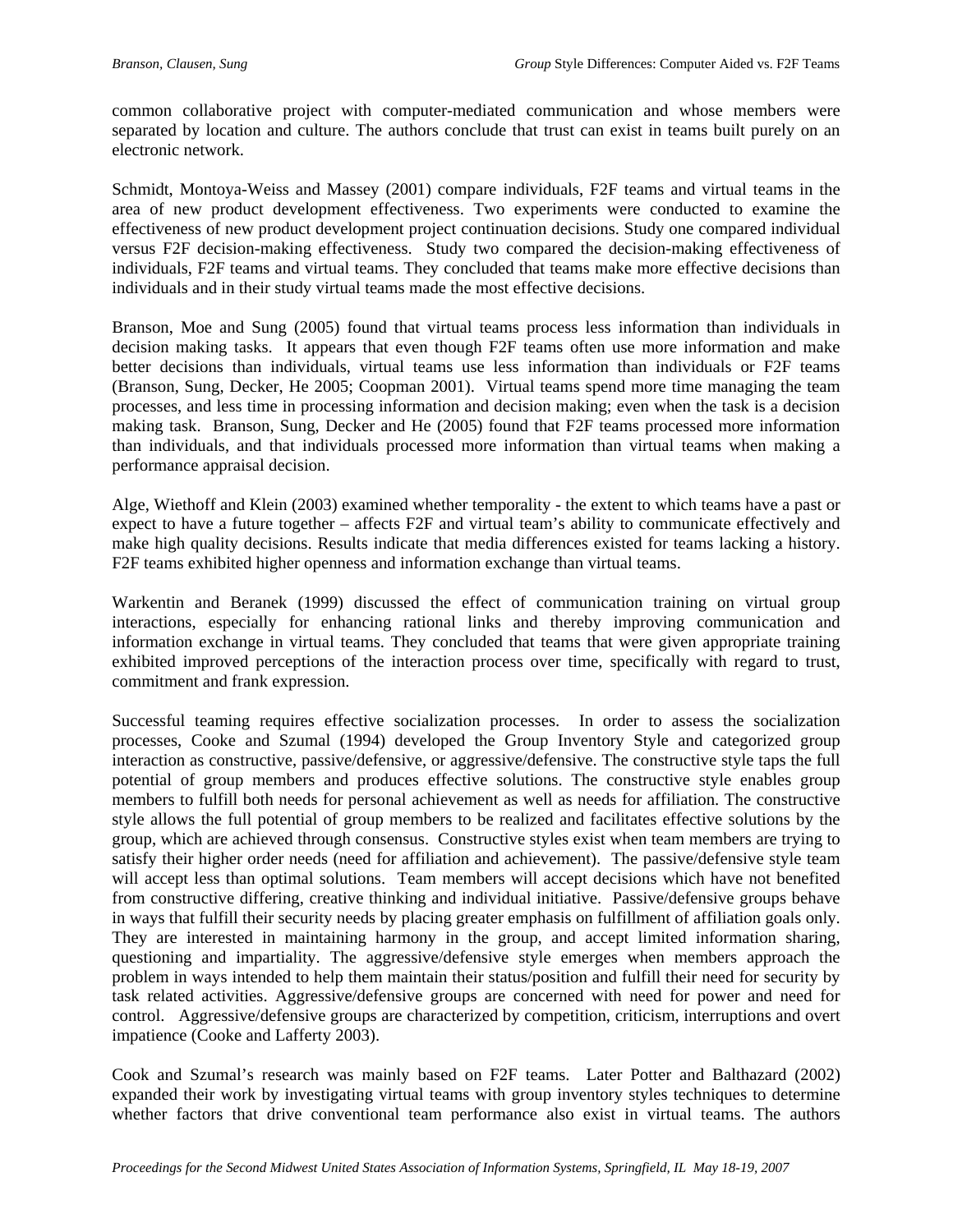examined the decision process and performance styles of 42 virtual teams and analyzed the data using zero-order correlation and t-test statistical methods and reached the conclusion that virtual teams also exhibit distinctive group interactive styles found in traditional F2F teams. However, there has been few studies that examine the differences in group styles found in virtual teams and F2F teams. This paper examines the group style differences between F2F and virtual teams by using the Cooke and Lafferty *Group Styles Inventory* (GSI) to measure and compare the structure and social processes of virtual and F2F teams.

# **CURRENT STUDY**

Task type can have a systematic effect on team formation and functioning. Driskell, Radtke, and Salas (2003) developed a task classification system which used six basic categories: (1) mechanical/technical tasks, requiring the construction or operation of things; (2) intellectual/analytic tasks, requiring generation of ideas, reasoning, or problem solving; (3) imaginative/aesthetic tasks, requiring creativity or artistic endeavor (4) social tasks, requiring training, supporting, or assisting others; (5) manipulative/persuasive tasks, requiring motivation or persuasion of others; and (6) logical/precision tasks, requiring performance of routine, detailed, or standardized tasks.

Not surprisingly, teams will form and function differently based on the type of task they have. Because task type can systematically affect the form and the function of a team, this study controlled the effect of task type by holding it constant. All teams in this study were assigned the same task, which was an intellectual/analytical task. Holding task constant allows us to more fully understand the effect of team type (F2F versus virtual) on how the teams formed and functioned. In this study each team was provided with financial and non-financial information related to the performance of eight organizational units, and the teams were asked to conduct a performance appraisal of the manager of each unit.

The GSI was administered to sixty-two teams of students (with 3-4 members) at a major Midwestern university. Thirty of the teams were F2F teams and thirty-two of the teams were virtual teams. The virtual teams did all their work using Blackboard and other virtual tools such as e-mail, fax, and telephone.. The members of the virtual teams were on different campuses of the university, did not know each other, and were not able to meet in person. The average age of the subjects was 31.6 years; average years employed 11.4; 64.5% were female; 24% were post bachelors level, with 4.6% holding terminal degrees (PhD, JD, MD). The subjects were mostly night students pursuing professional development. All the subjects had extensive experience in team work, and most used virtual teaming in their current jobs. There were no significant differences in the demographics of the two types of teams.

The GSI measures twelve dimensions of group styles, which collapse into the three group styles: constructive, passive/defensive, and aggressive/defensive. The central question of this study is "does team type (virtual versus F2F) systematically and significantly effect how teams form and function, as measured by the *Group Style Inventory*". Consequently our hypotheses are:

- Ho: There will be no difference in the group styles of virtual and F2F teams.
- Ha1: F2F teams will be higher on the constructive styles than the virtual teams
- Ha2: Virtual teams will be higher on the passive defensive/styles than the F2F teams.
- $H_{33}$ . Virtual teams will be higher on the aggressive/defensive styles than the F2F teams.

# **RESULTS AND CONCLUSIONS**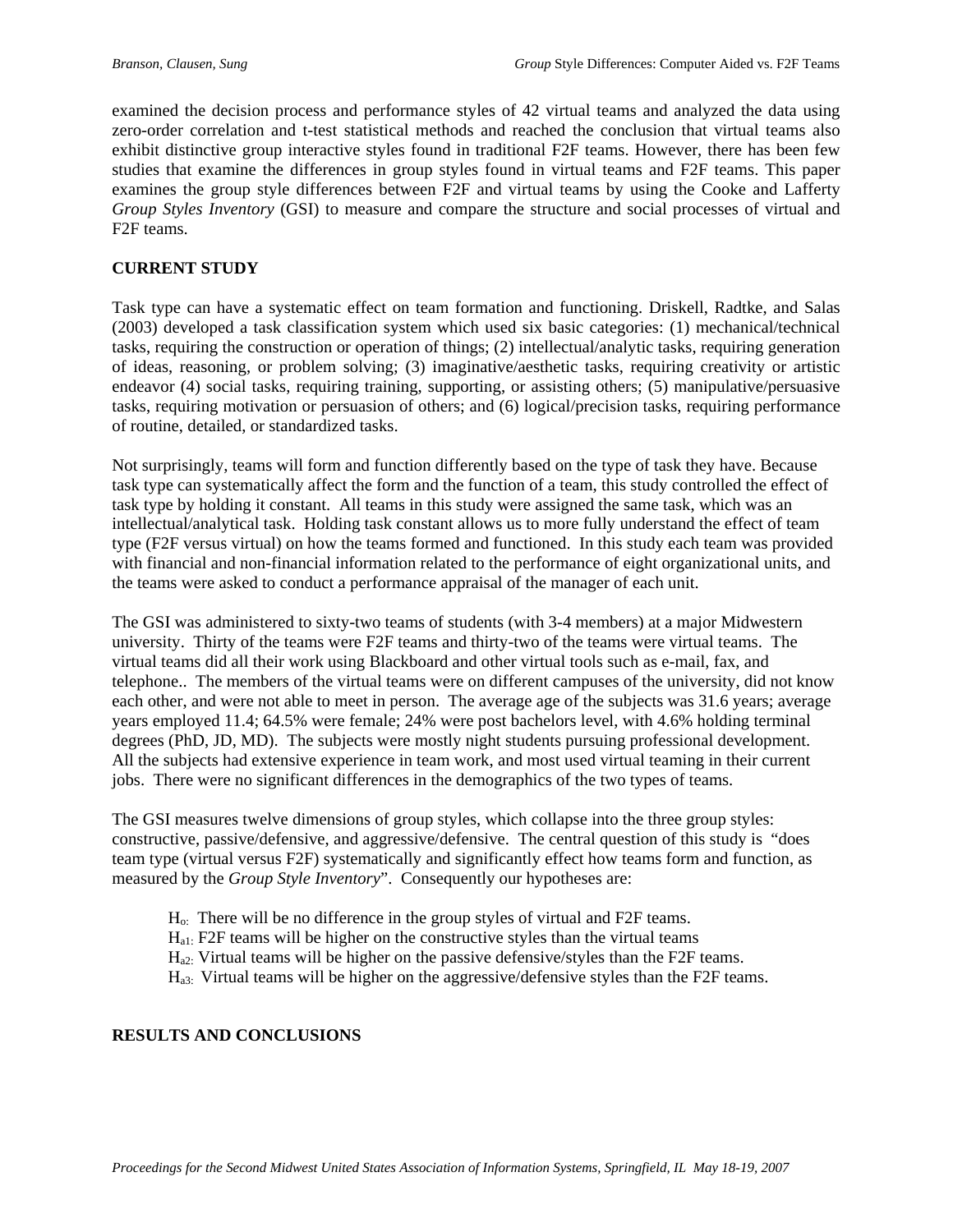In order to determine if there is a systematic difference between the two groups (virtual and F2F teams), a SAS T-test procedure was conducted on the twelve group styles of the GSI for the thirty-two virtual and the thirty F2F teams and resulted in the following:

| Style/Group Type           | Mean $(\pm$ Standard Error)      |                                  | P-Value   |
|----------------------------|----------------------------------|----------------------------------|-----------|
|                            | Face-to-Face                     | Virtual                          |           |
| <b>CONSTRUCTIVE STYLE</b>  | $76.46 \ (\pm 1.6767)$           | $70.20 (\pm 1.5196)$             | $0.0008*$ |
| Achievement-oriented (11)  | $18.73 \ (\pm 0.4465)$           | $16.51 (\pm 0.4439)$             | 0.3597    |
| Self-actualizing (12)      | $17.79 \ (\pm 0.5705)$           | $17.12 \ (\pm 0.4677)$           | $0.0074*$ |
| Humanistic-Encouraging (1) | $19.55 \ (\pm 0.4453)$           | $18.02 \ (\pm 0.4580)$           | $0.0203*$ |
| Affiliative (2)            | $20.39 \ (\pm 0.4008)$           | $18.55 (\pm 0.3982)$             | $0.0018*$ |
| PASSIVE/DEFENSIVE STYLE    | $15.58 \ (\pm 0.9493)$           | $16.21 (\pm 1.1696)$             | 0.6807    |
| Approval oriented (3)      | $3.74 \ (\pm 0.3787)$            | $3.10 (\pm 0.2933)$              | 0.1833    |
| Conventional (4)           | $6.12 \ (\pm 0.2625)$            | $5.74 \ (\pm 0.2971)$            | 0.3477    |
| Dependent (5)              | $2.95 \ (\pm 0.3618)$            | $4.03 (\pm 0.5242)$              | 0.0977    |
| Avoidance (6)              | $2.77 \ (\pm 0.4036)$            | $3.30 \ (\pm 0.3971)$            | 0.3555    |
| AGGRESSIVE/DEFENSIVE       | $9.55 \ (\pm 0.7650)$            | $9.14 (\pm 1.3702)$              | 0.7954    |
| Oppositional (7)           | 3.30 $(\pm 0.2886)$              | $2.76 \ (\pm 0.4138)$            | 0.2874    |
| Power-oriented (8)         | $2.21 (\pm 0.2630)$              | $3.14 \left( \pm 0.4837 \right)$ | 0.0998    |
| Competitive (9)            | $1.19 \left( \pm 0.1725 \right)$ | $1.01 (\pm 0.2900)$              | 0.6045    |
| Perfectionist (10)         | $2.85 (\pm 0.2780)$              | $2.23 (\pm 0.4180)$              | 0.2256    |

**Table 1 Group Style Inventory Differences Between Virtual and Face-to-Face Teams** 

\* indicates significant difference (at 0.05 level) in means of F2F and virtual teams.

Our results indicate the means are significantly different between virtual and F2F teams for constructive style; the achievement oriented, humanistic-encouraging, and the affiliative dimensions. The mean scores for constructive style, achievement-oriented, humanistic-encouraging, and affiliative dimensions were significantly (at the .05 level) higher for the F2F teams. All the other styles and dimensions did not have significantly different means (at the .05 level).

It is clear from the data that F2F teams have significantly higher scores on the constructive style. The F2F teams have lower scores on the passive/defensive style, dependent, avoidance, and power-oriented deminsions. F2F teams score higher on:

 1) Achievement- wanting to get things done and performing well; interacting in a rational way; breaking complex tasks down into sub-problems; developing high quality decisions.

 2) Humanistic-encouraging- where members are sensitive, supportive of other members; are generally constructive; are interested in the growth and development of fellow group members; provide each other support and assistance; are able to build on the suggestions/ideas of other team members; and reach high quality decisions

 3) Affiliative- where emphasis is placed on interpersonal relationships; members treat each other well, communicate openly and like to work together. Solutions are not always the best, but team members support the team decisions.

On the other hand, virtual teams score higher on the passive/defensive, dependent, avoidance, and poweroriented dimensions where group processes prevent effective teaming, and lead to inferior decisions. Virtual teams are less able to minimize the negative effects of teaming on good decision making. Branson, Moe and Sung (2005) and Branson, Sung, Decker and He (2005) found that virtual teams do not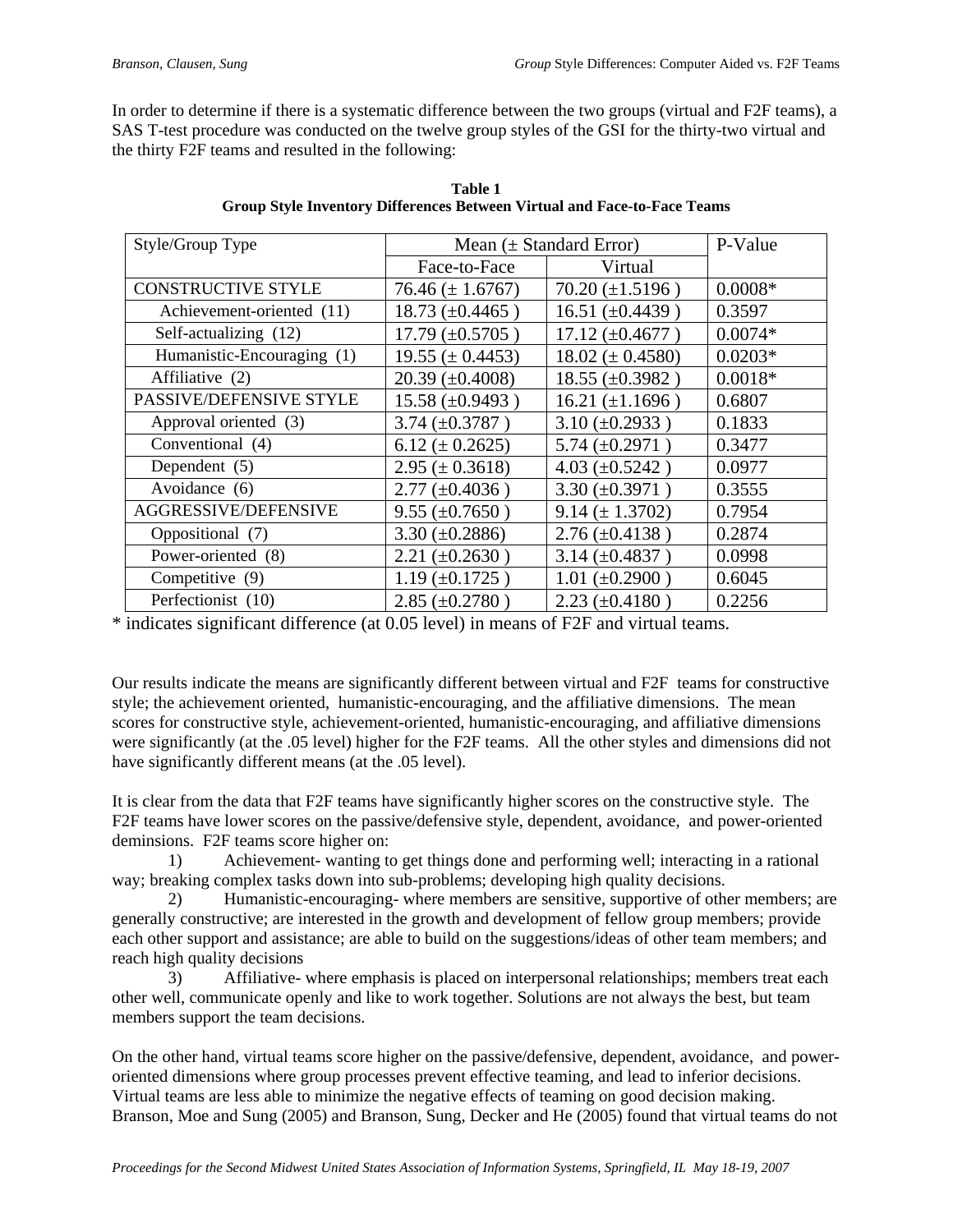process as much information in a decision as individuals or F2F teams. Virtual teams appear to form in a way that makes good group decision making difficult. This study supports the idea that virtual teams form and function in a way that lead to suboptimal decision making. Virtual teams appear to be more passive/defensive than F2F teams. As a result, they are more concerned about issues other than making good decisions. Teams make suboptimal decisions when team members are more concerned about maintaining position and power than pooling information and developing more comprehensive models of the problem that can then activate new knowledge.

A SAS GLM procedure was conducted to see if team type (virtual or F2F) or any of the demographic variables had a significant effect on the group style. Results indicate that team type had a significant (at the .05 level) impact on the achievement-oriented, humanistic-encouraging, affiliative and constructive styles. Team age (average age of team members) had a significant (at the .05 level) effect on the "conventional" group style, which tends to have high pressure to conform, have team members who think alike, that avoid innovative or creative ideas, and that make poor decisions. Team gender (all male, all female, or mixed gender) had no significant effect on any of the twelve group styles. All other demographic variables had no significant effect on group style.

The conclusion of this study is to reject the null hypothesis and to accept the alternative hypotheses. Our conclusion is that virtual teams have both form and function problems that are the result of their "virtual" nature. The virtual teams in this study were significantly lower on the constructive style and higher on the passive/defensive style than the F2F teams. The consequences of this discovery are that virtual teams are less able to achieve the positive results possible in group decision making performance.

Our results indicate that F2F teams score higher on the achievement oriented style, which means they form goals, establish a plan, and proceed in a reasonably structured way. F2F teams score higher on the humanistic-encouraging style which has group members who are interested in each others growth and development, provide one another with assistance and support, and constructively build on each other's suggestions. F2F teams also score higher on the affiliative style, where members are strongly committed to the group while focusing on reaching the best solutions.

On the other hand virtual teams score higher on group styles that lead to less optimal decisions. Even when virtual team members have a highly developed social intelligence, they are unable to collect important social information and often resort to behaving in less than socially intelligent ways. As a result, it appears that virtual team members tend to behave in ways that are more consistent with passive/defensive or aggressive/defensive behaviors. These behaviors can have a significant impact on team performance on a decision making task. For virtual teams to be as effective as F2F teams, people who work on virtual teams will have to learn more about the limitations and problems with virtual teaming, and develop effective strategies to overcome these limitations. Effective communication that allows team members to collect important social intelligence is an important part of the solution. Technology has evolved faster than human sociology. We are on a new frontier of human relationships, and it will take time to learn how to successfully relate to and work with other people in these new and rapidly changing technological environments.

# **REFERENCES**

Alge, B., Carolyn W., and Klein, H. "When does the medium matter?

Knowledge-building experiences and opportunities in decision-making teams". In *Organizational Behavior and Human Decision Processes* 91 (2003): 26-37

Andres, H. P. "The Impact of Communication Medium on Virtual Team Group Process." *Information Resources Management Journal* 19 (2006):1-17